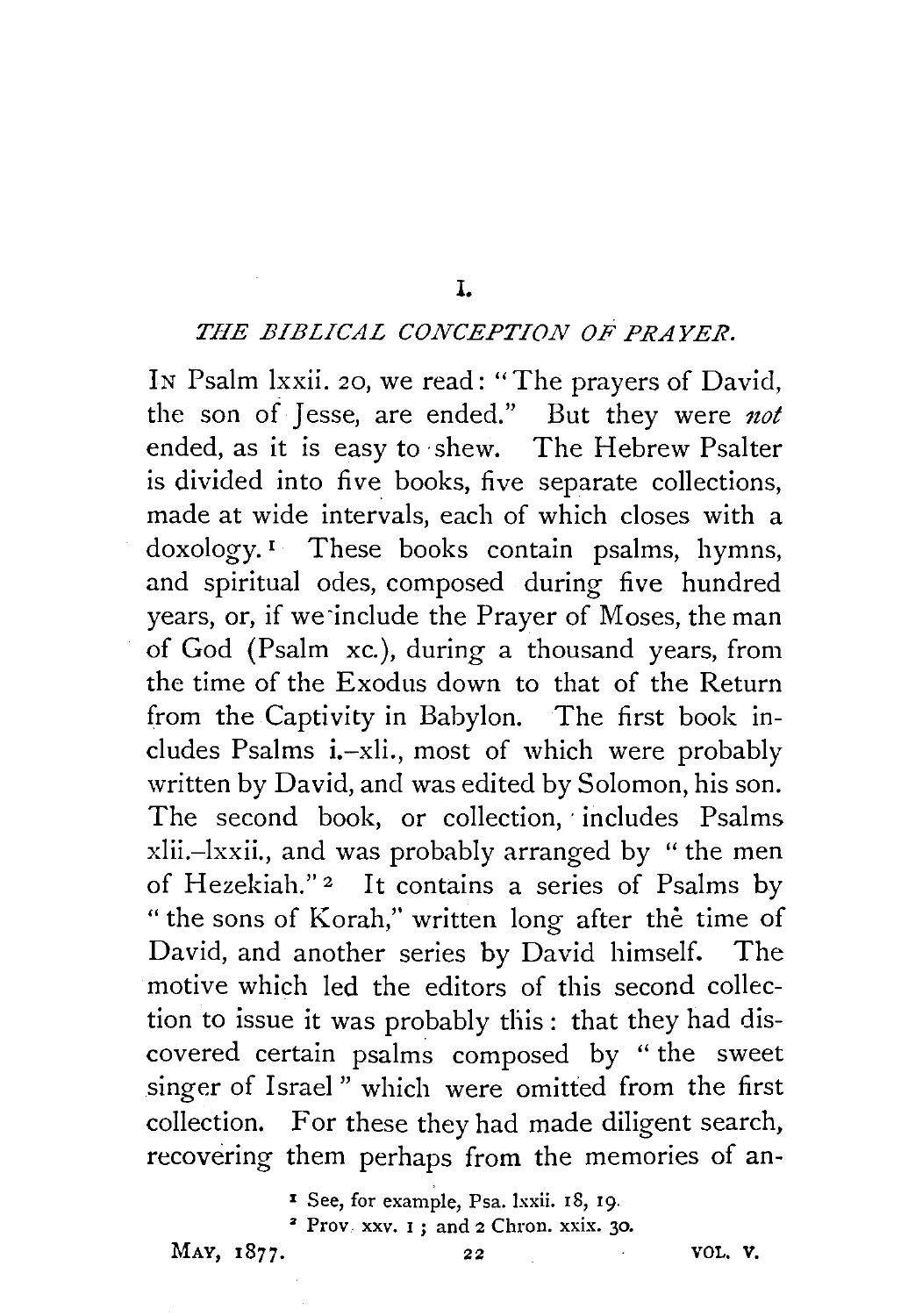cient men who had often sung them in the Temple, or from the Temple manuscripts. So diligent had been their search, that when they closed it, they believed that no single psalm of David's had escaped them, that they had gleaned every ear in this large and fertile field, leaving nothing for any that should come after them. And hence they appended to their collection the note, " *The prayers of David,* the son of Jesse, *are ended*;" *i.e.*, "There are no more of them anywhere to be found." In this conclusion, however, they were mistaken. Other psalms of David still lived in the memories of men whom they had not been able to consult, and more than a dozen of these psalms were afterwards recovered and inserted in the subsequent "books" of the Psalter.

But it is not to this, or to any other mere point of criticism, that I now wish to call attention. I take this editorial note, this " Finis," appended to the second book of the Psalter, simply as a point of *de*parture for a few words on the true conception of prayer. For some years now the efficacy of prayer has been much in dispute, more especially since certain well-known professors, whose learning and devotion to the truths of Science deserve and command universal respect, publicly challenged as many as believe in the efficacy of prayer to put its efficacy to an accurate and decisive test. For themselves, however, they had fbrestalled the result of the experiment. From facts and figures at their command, they had proved, at least to their own satisfaction, that under the reign of fixed and invariable laws there is no room for prayer, or at least no possibility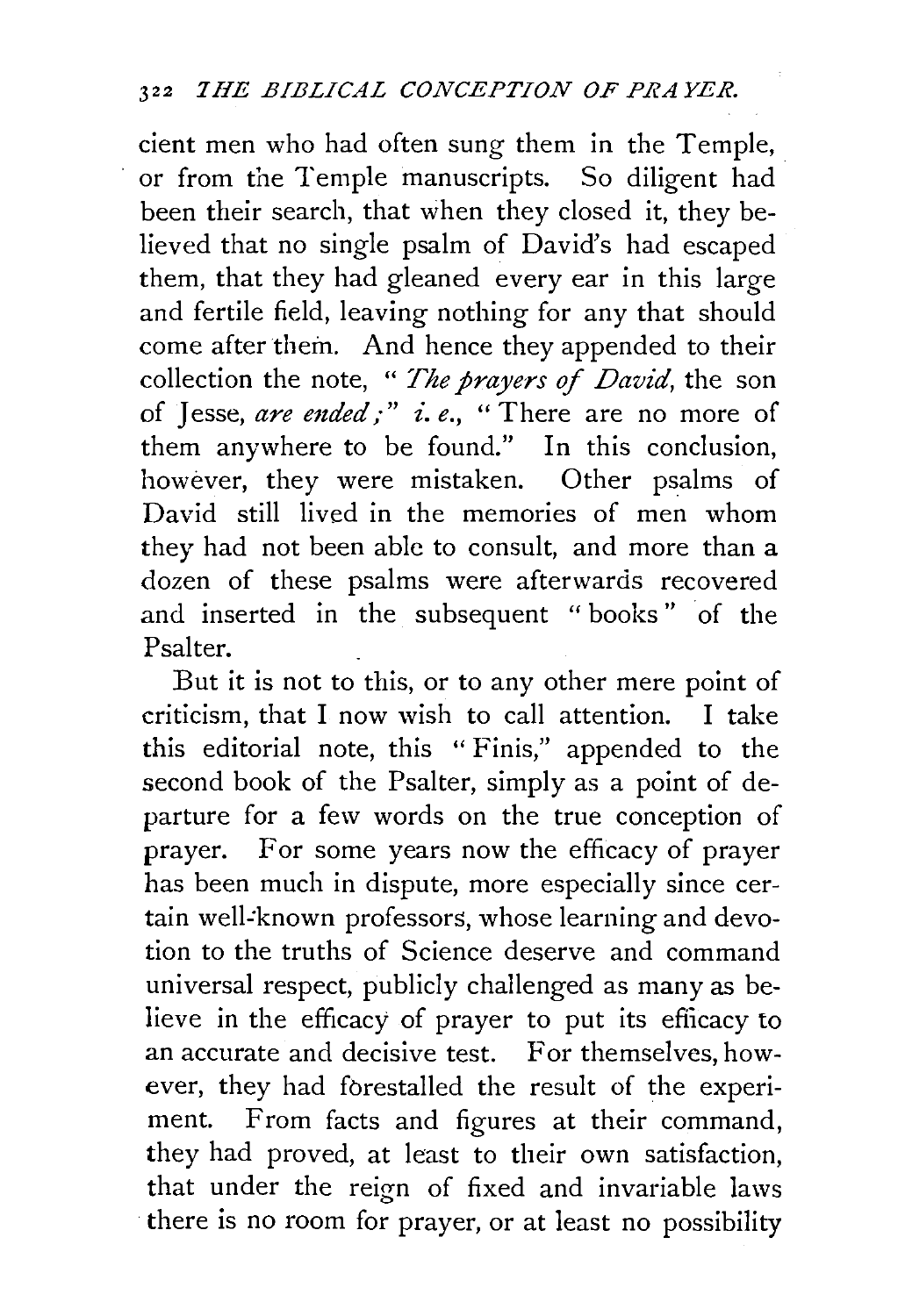of answers to such prayers as men commonly offer. With a strange and lamentable misapprehension of the kind of verification of which prayer admits, they sought to reduce it to a. question of statistics, to tabulate the results of a spiritual communion with the Father of our spirits as men tabulate the exports and imports of commerce, or the ravages of an infectious disease. And since that challenge was published and declined-and there was no option but to decline a challenge so absurdly inappropriate-this question of the efficacy of prayer has been much and often in debate. It is well that it should be debated, well for the world, especially well for the Church. Whatever the result of the debate so far as men of science are concerned, it should, at least, have the effect of giving *us* both a larger and a truer conception of what prayer is.

And before we blame *them* for their narrow and inadequate conception of what prayer is and does, let us ask ourselves whether we are not in large measure responsible for their misconception of it ? If we, we of the Church, regard, or if we have long regarded, prayer as simply, or mainly, a solicitation for certain definite and calculable gifts, a mere asking for things that we want and have not, can we wonder that those who stand aloof from the Church, . even if they do not oppose themselves to it, should regard it in the same way, and propose to put it to a test which, on that conception of it, would be a very suitable and decisive one? And yet *is* not this even now the ruling conception of prayer in the Church, the conception held by a large majority of its members-that we ask certain tem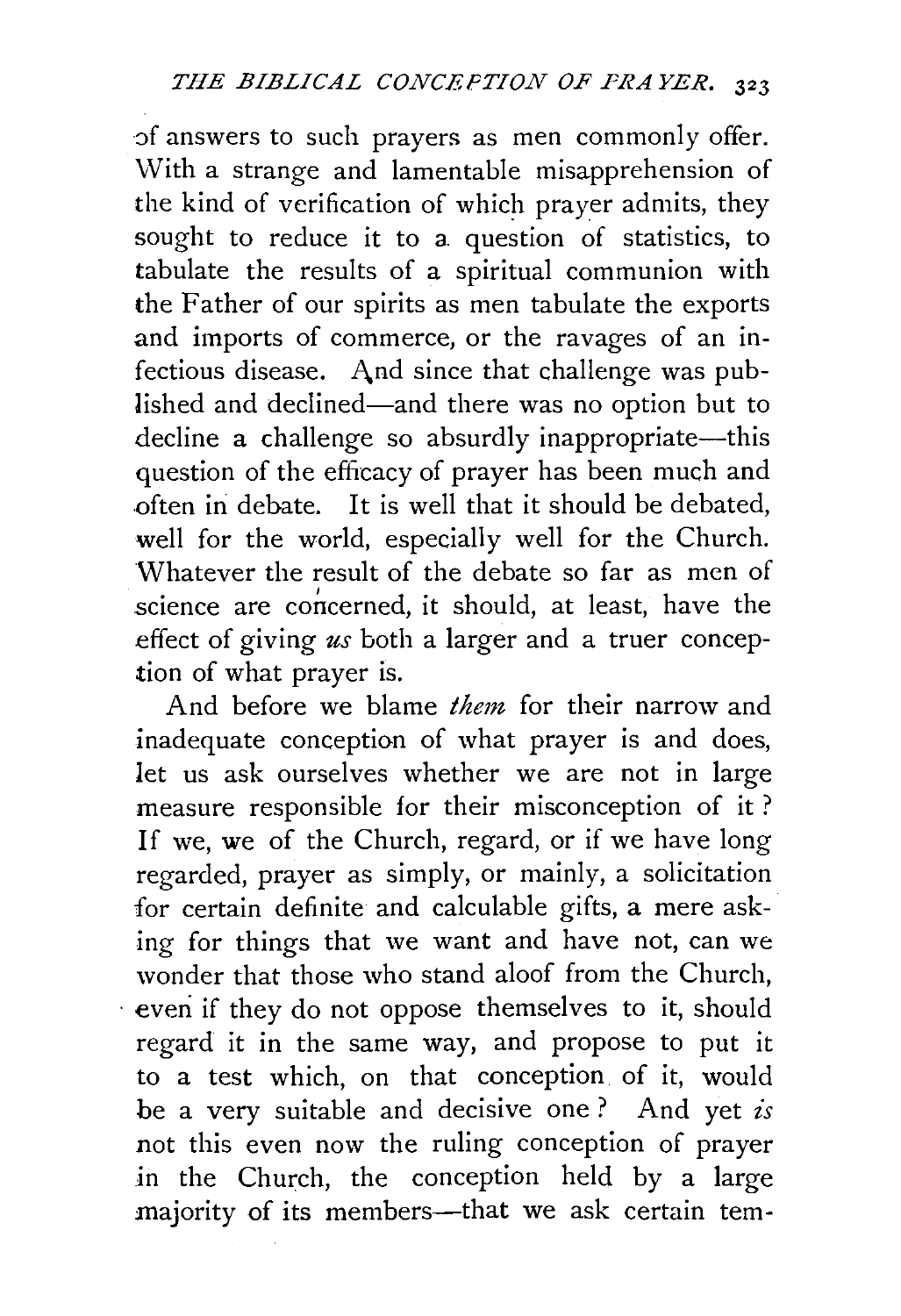poral and spiritual gifts of God: as health, fair weather, good harvests, children, prosperity, protection from danger ; or happiness, wisdom, faith, love; joy, peace: and that, when we rightly ask, He gives us the very thing we have asked Him for? If this. be the ruling conception of prayer in the mind of the Church, as I fear it still is, we should feel no surprise when men of a logical and practical turn, assuming this conception to be the true one, pronounce it to be logically absurd and self-contradictory, and challenge us to put it to the proof. On this hypothesis they gain an easy and an assured victory. For such a conception of prayer really takes the world from under the rule of God, to place it at the mercy of men's variable and conflicting desires. Such a conception involves the logical absurdity that two different men may ask that the same thing should, and should not, happen at the same moment of time, and. both get what they ask. A conception so inadequate and self-opposed *ought* to be brought to a conclusive test; and even the test of statistics can hardly be said to be inappropriate to it.

We cannot fairly blame men of science, therefore, for exposing the absurdity of such a conception. If we venture to blame them at all, it is that they should ever have been content to accept as true a conception of prayer so unscriptural, since they of all men should be the first to verify the facts and conceptions submitted to them, and should either decline to speak of prayer at all, or satisfy themselves that they are dealing with the sacred reality itself, and not with some dark and distorted shadow of it. And some at least of their followers may be open to this further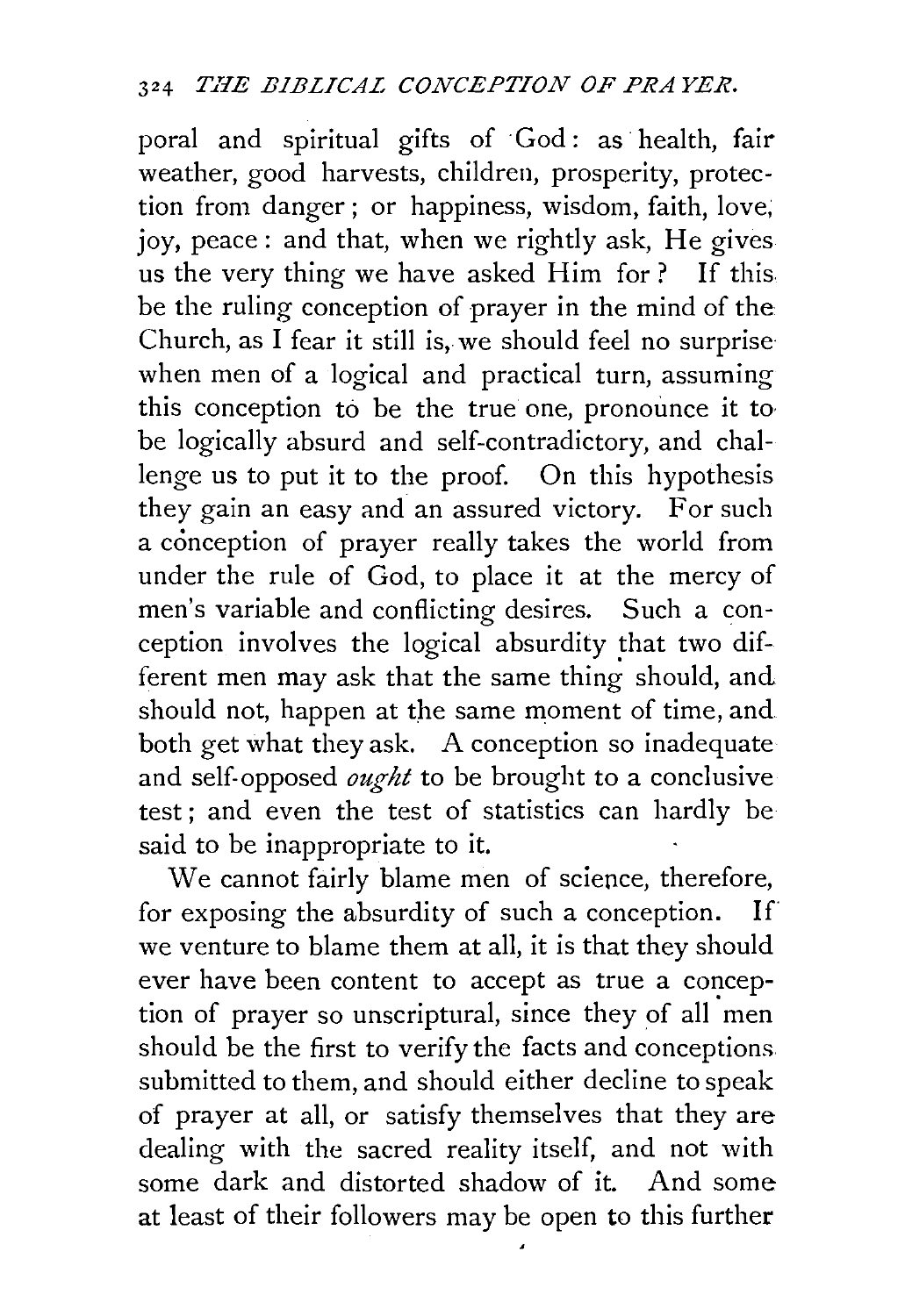censure, that they strike the staff of prayer from feeble hands long accustomed to lean on it with a somewhat inhumane air of eagerness and triumph. When the editors of the second book of the Psalter wrote " The prayers of David are ended," I can well believe they wrote it sadly, though all they meant was, "No more of these exquisite strains will be given to the world." But, at least among the camp-· followers of science, there are some who now cry, "The prayers of the Church are ended," not sorrowfully, but as exultingly as prematurely, though *they*  mean, "We have shewn prayer to be so absurd that no sane man can any longer lean upon God." It would almost seem, in fact, that these gentlemen cherish an ungentle grudge against whatever is too fine, too ethereal, too spiritual to be seen and handled, weighed in their balance, decomposed by their analysis, and tabulated in their records. Such a spirit, however, is at the farthest remove from the truly scientific spirit, as it is also from the Christian spirit, which indeed are closely akin the one to the other. Instead, therefore, of meeting scorn with scorn, and boast with boast, we shall do well  $(i)$  to seek a true and lofty conception of prayer, and (2) to assure ourselves of the "sweet reasonableness " of our conception.

Now, that the current conception of prayer is too colourless, too limited, too unspiritual, may be shewn quite as clearly from a devout study of Scripture as by the most rigorous use of 1ogic. The Psalms of David are called "the *prayers*" of the son of Jesse. The Song of Hannah, $<sup>I</sup>$  a song as blithe and glad as</sup> that of a bird, is introduced by the phrase, "And

I I Sam ii. r-ro.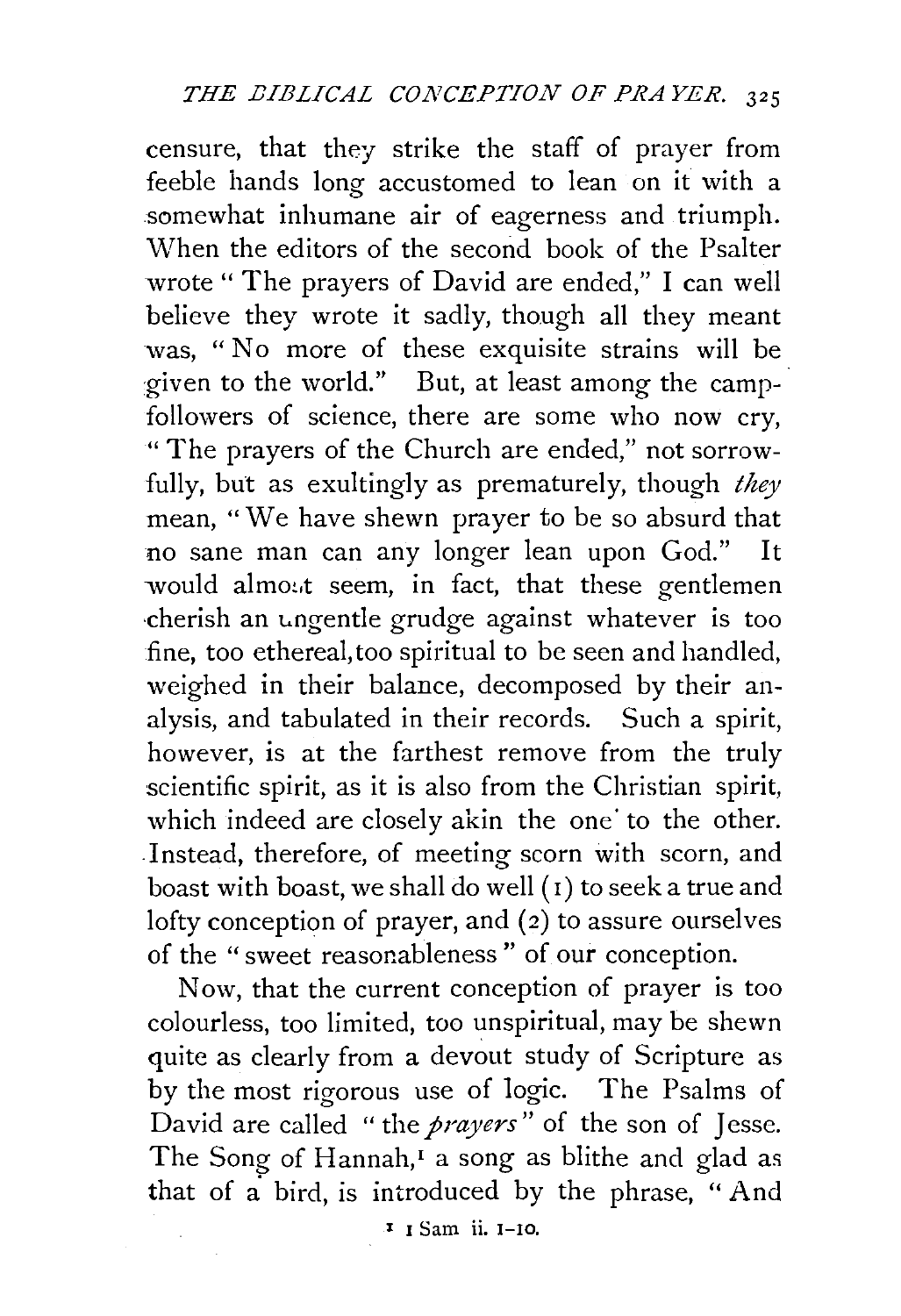Hannah *prayed*, and said." The ode of Habakkuk,<sup>1</sup> than which there is no more sublime poem in the whole range of Hebrew literature, is expressly entitled, " A *prayer* of Habakkuk the Prophet." And these psalms, songs, odes, are by no means limited to the forms and tones of supplication; in some of them there is not so much as a single petition or request. They sweep the whole gamut of human thought and emotion. They contain profound meditations on human life, and on the varying spiritual moods of the human heart. They depict the grandest and the sweetest scenes in Nature, and even busy themselves with the products of Art. They record the most momentous events in the history of man. They seek to track the course and penetrate the mysteries of the Divine Administration. They enter, with priestly foot, into the innermosf recesses of the Sanctuary not made with hands, and engage in an informal but intimate communion with the unseen God, offering before Him the sacrifices of a contrite spirit, vows of dedication to his service, and songs of sustained and various praise. They are heavy with sighs ; they glow with rapture. They are overcast with nights of weeping ; they are bright and calm with fruitful days of peace. They are steeped in the kindling hues of imagination ; they ring with poetic cadences that chime like sweet bells in tune. As we study them, and remember that they are *prayers,* prayers uttered by the most spiritual of men, nay, in some sense, prayers inspired by God Himself, we cannot but feel that *our* prayers are hardly worthy of the name, so much do they 'Hab. iii.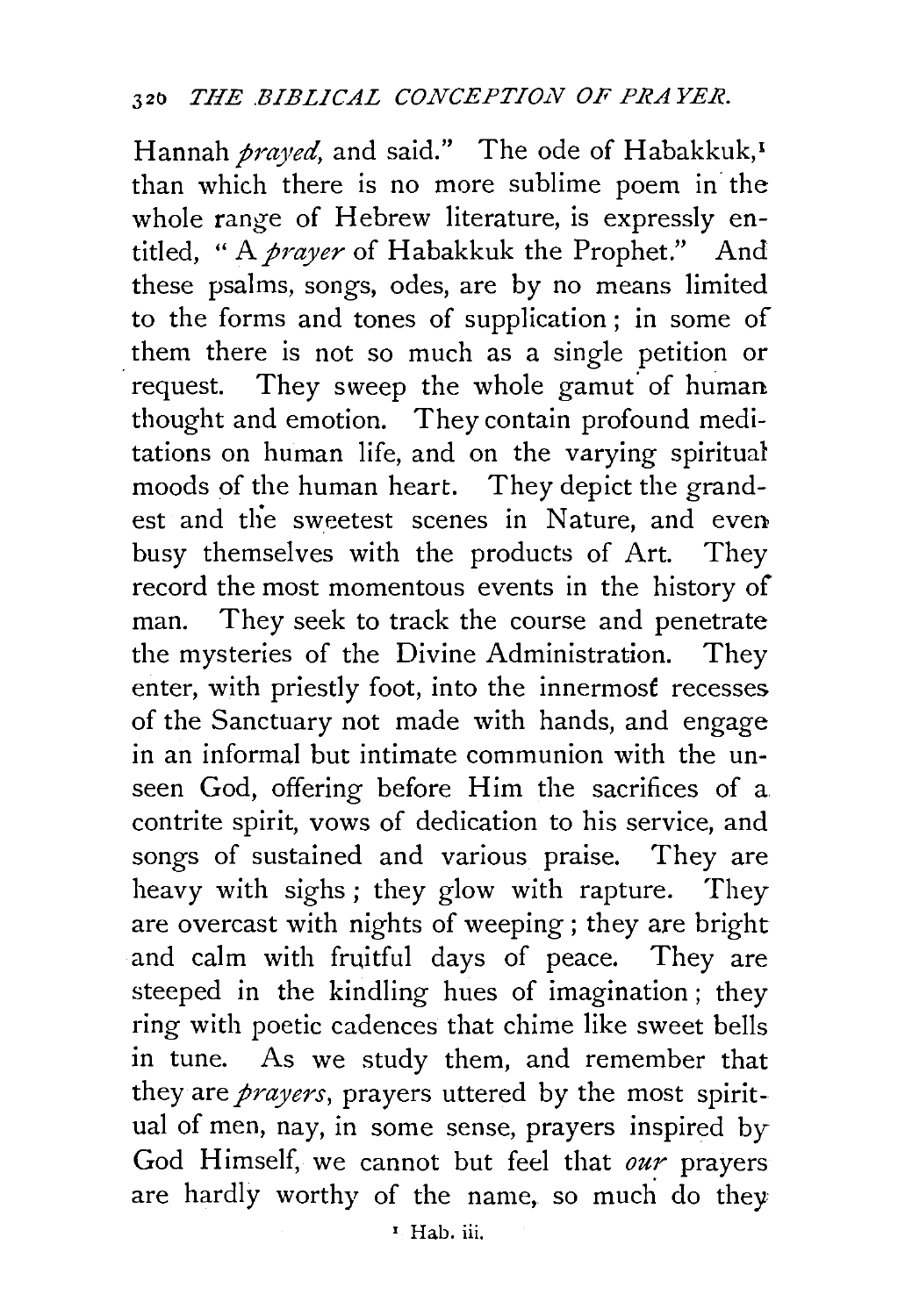lack colour, motion, variety, breadth, fire. We learn from them that prayer is by no means only the utterance of desire in the simplest words that human lips can use ; that it is not always even a direct appeal to the almighty Father and Lover of souls ; that it . is never a mere asking for gifts, and still less a resolute and importunate insistance that what we ask shall be given us. It is other, and more, and better than all this. It is often mainly a devout meditation on God, on the wonders He has wrought, on the heavens which declare his glory, on the earth which is full of his goodness, on the large principles on which He conducts his providence and the illustrious deeds by which He has revealed his saving and perfect will, on the constitution, needs, infirmities, capacities, and aspirations of men and their manifold relations to Him who made and redeems them. Prayer, when at least it is formed on the model of the Psalms, is meditation-a meditation on natural and moral verities conducted under a reverent and stimulating sense of that Divine Presence which works in and through them all, the Shekinah of the inner temple, the Divine Fire which shines through the cloud of our imperfect conceptions. In a word, it is *thinking with God in all our thoughts.* And, at times, our thoughts will or may be full of colour, glow, passion ; the light that was never seen on sea or shore will suffuse and tinge them; as we seek to utter them, our words, like all impassioned speech, will break into cadence and rhythm. Hannah, made joyful by the gift of a man-child, simply exults in the God whose motto, like that of the Roman empire, she takes to be,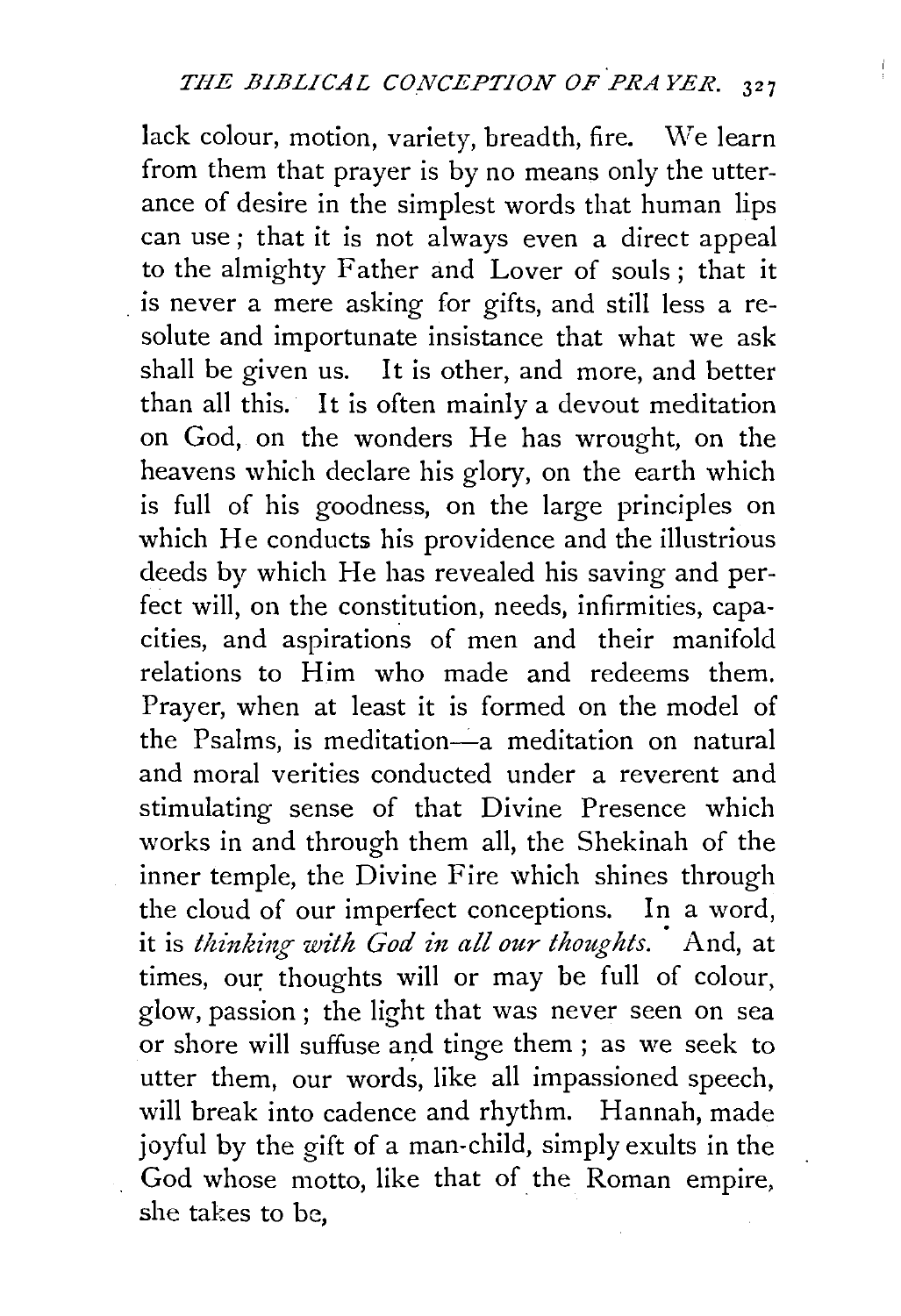Parcere subjectis et debellare superbos.

She flings up her whole soul in praise of Him who kills and gives life, who maketh poor and maketh rich, who bringeth low and lifteth up : she asks absolutely nothing for herself and her son, she does not prefer a single request: and yet her song is *a prayer.*  Habakkuk, his fine imagination quickened to its utmost force by an inspiration from on high, glances from heaven to earth, from earth to heaven: he sees God rising like a sun over the mountains of Sinai, tipping range after range, crag after crag, with fire; again he sees Him riding on the wings of a tempest beneath which the earth quakes and the mountains crumble into dust, passing in fury across the earth to smite the sea, that He may make a pathway for his people, and to stamp down the nations which set themselves against them. What he can apprehend of the Divine Majesty he sets down in words that breathe and burn.

> The mountains see Thee; they writhe: The rain-torrent sweepeth along : The abyss lifteth up its voice, It flingeth its hands on high : Sun and moon draw back into their habitations At the light of Thine arrows shooting by, At the lightning-splendours of Thy spear:

As he recalls the Divine manifestation, so splendid, so terrible, yet so gracious, the Prophet resolves that, come what may, he will trust and rejoice in the God of salvation, and entreats Jehovah to revive and continue his work of redemption. And this sublime ode, which is mainly a theophany, and which contains only a single petition, is expressly called " $\Lambda$ *P ray er.* "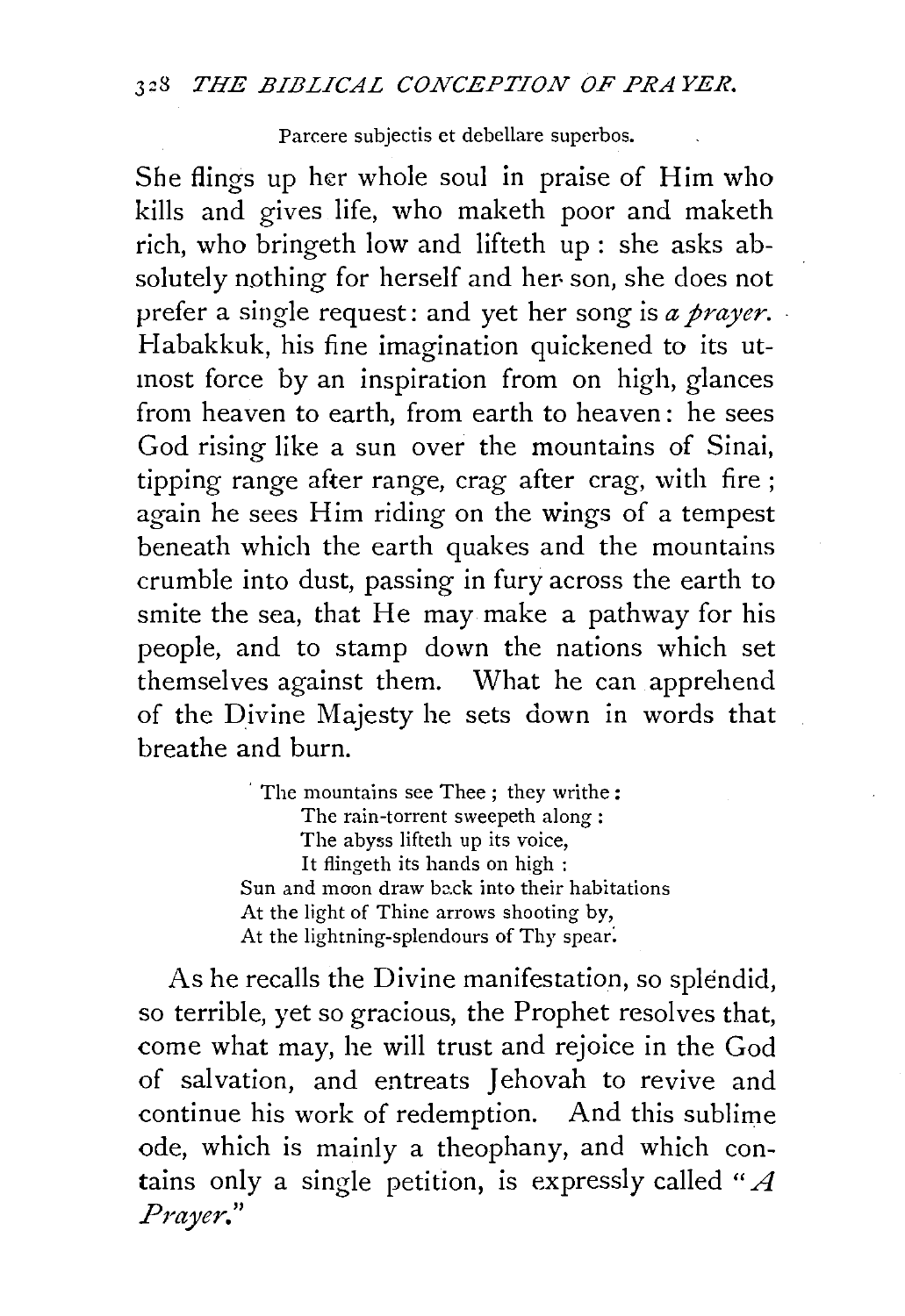Judging, then, by the prayers of the Old Testament, we should conclude that prayer is by no means mainly an importunate asking for gifts; that it is mainly a devout meditation on the character, works, providence of God, and on our relations to Him, this meditation waking all the chords of emotion in our souls, and uttering itself in fervid and impassioned speech.

And this conception of prayer is confirmed by the Scriptures of the New Testament. If the holy apostles assure us that in the days of his flesh the Lord Jesus "offered up prayers and supplications with strong cryings and tears;" $\frac{1}{1}$  if they affirm that his Spirit maketh intercession for us "with ineffable sighs;"<sup>2</sup> they also record prayers in which we find both the same elevated and impassioned tone and the same tone of sustained and devout meditation which, as we have seen, characterize the prayers of the Old Testament prophets. If, at one time, they set the Son of Man before us as crying in the agony of abandonment, " My God, my God, why hast thou forsaken me ? " at another time they describe Him as singing, in a rapture of grateful joy, " I thank thee, 0 Father, Lord of heaven and earth, that, hiding these things from the wise and prudent, thou hast revealed them unto babes: even so, Father, for so it seemed good in thy sight." 3 But it is when we consider the more prolonged utterances of Him who prayed without ceasing, and in everything gave

3 Matt. xi. 25, 26, where it is instructive to note how this "prayer" -shades off, in *Verse* 27, into a meditation on the relations of the Father .and the Son, and of both to men ; and in *Verses* 28-30, into a pathetic -strain of invitation to the weary and heavy-laden.

 $P<sup>I</sup>$  Heb. v. 7.  $P<sup>2</sup>$  Rom. viii. 26.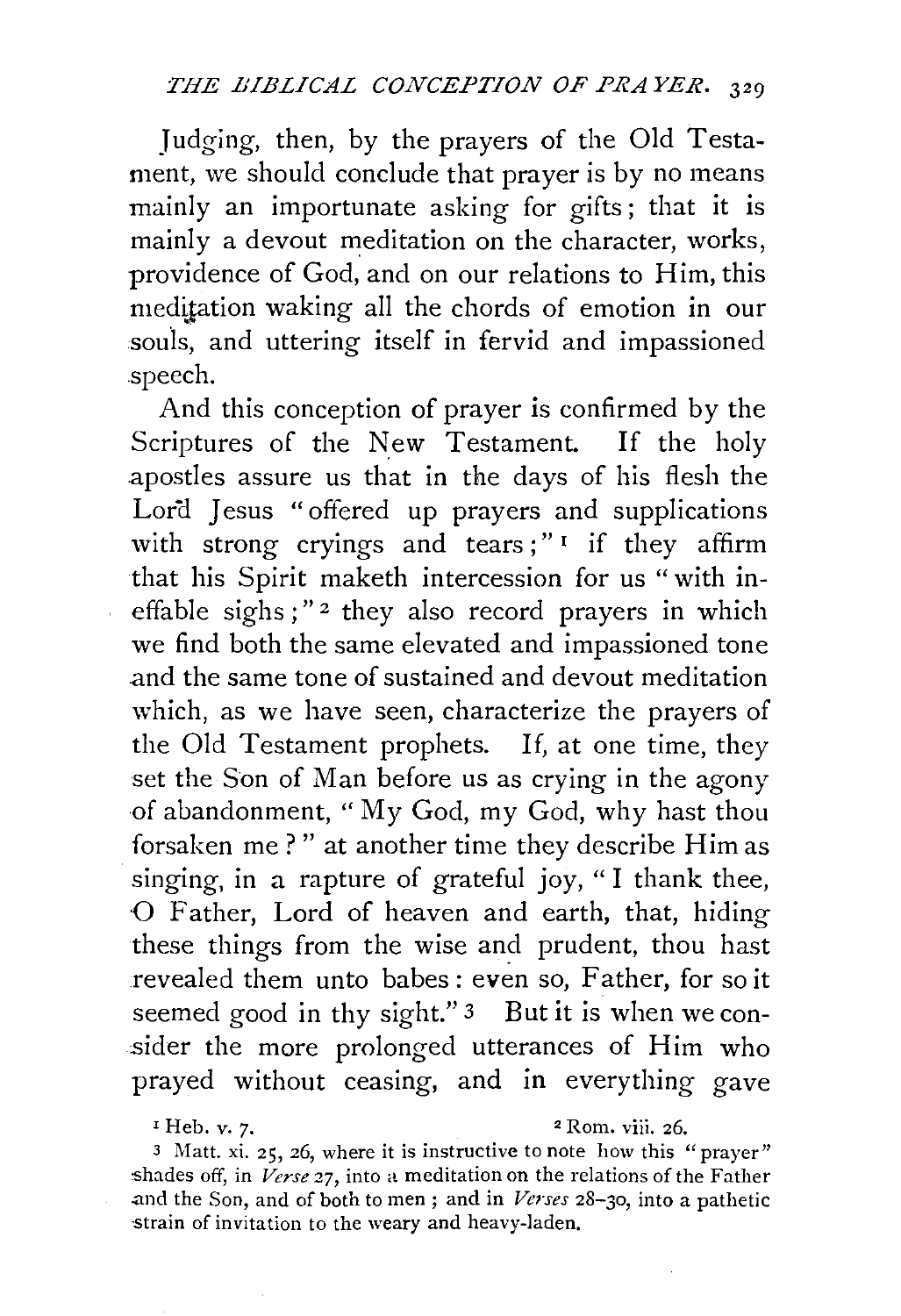thanks, that we gain our best conception of· what is meant by prayer. And of these we can take no nobler and more conclusive instance than the litany known as " the Intercessory Prayer," and recorded in John xvii. In this sublime litany beyond a doubt there are many petitions. The Son asks much of the Father-asks that He Himself may be glorified, that his disciples may be kept from the world and sanctified by the truth, and that all who believe through their word may become "one" with God, genuine partakers of the Divine nature. But the first and the most lasting impression which this. prayer makes upon us as we read it is, that we are listening to a Divine meditation. We feel that, in the presence of the Father, the Son of God is *think* $ing$ —thinking of the work He came to do, and of how He shall finish it, and of the issues of that redeeming work in days to come. He recalls the power with which He had been endowed from on high, and the use He had made of it. He is conscious that He has quickened an eternal life in many hearts. He pauses to define eternal life *(Verse* 3), to reflect on his complex relation to his Father and to his disciples ( $Verses 6-10$ ), on the sanctifying power of the word of truth *(Verse* 1 7), on the conflict and toil which awaited as many as should believe on his Name, on the love which will be their stay and comfort under all the sorrows of time, and on the unclouded and eternal glory into which they will rise when time shall be no more. In short, this great prayer is a meditation, thrown into the petitionary form, on the facts and verities of the spiritual kingdom ; a prayer more tender, more lofty, more devout, than any we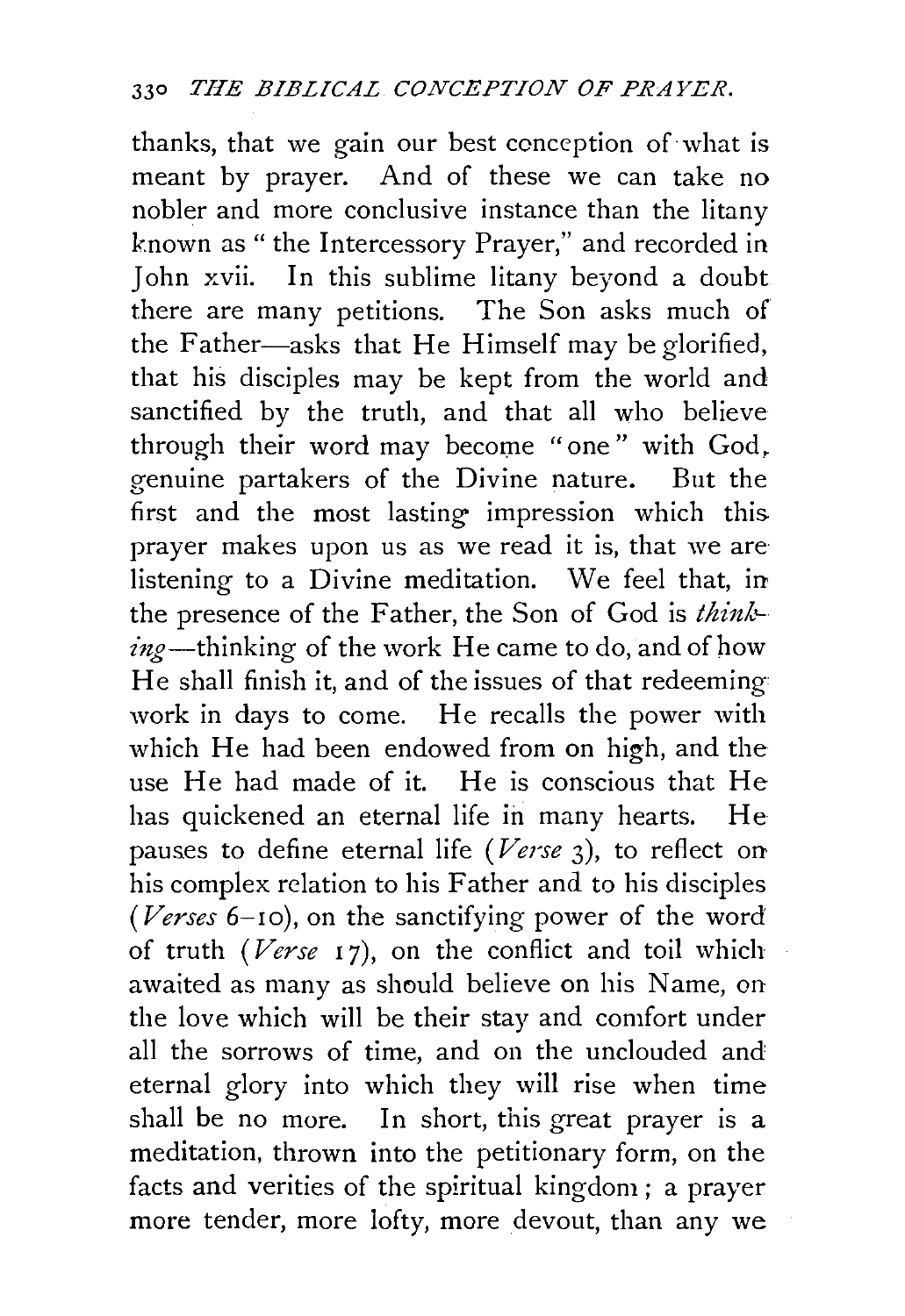find in the Psalms: and if it does not burn with the glowing hues of passion and imagination, it breathes a sacred and Divine calm more potent than the most impassioned moods and the most musical cadences of \*poetic speech.

Even ''the Lord's prayer," which is both a form and a model of Christian prayer, is not, nor does it warrant, an importunate solicitation for personal or temporal gifts. It holds, indeed, to the petitionary form throughout. But it contains only one request for outward good-the prayer for daily bread. And this solitary request is for the very simplest necessity of life ; not for rich and sumptuous fare, but for the bare food without which we die. Even this solitary petition is redeemed from all selfishness by its very wording, since even in asking for bread we have to ask a supply for our neighbour's need as well as for our own. And, moreover, it comes after, and is subordinate to, the earlier and greater petitions-" Hallowed be thy name; thy kingdom come; thy will be done;" so that, even in asking for bare bread, we virtually profess our entire willingness to go without it, *i.e.,* to die, if, by dying, we may help to hallow God's name, or advance the interests of his kingdom, or cause his will to be done on earth as it is done in heaven.

With these New Testament prayers in our minds -and it would be easy to add many more, such as the *Magnijicat,* the *Nunc dimittis,* and, above all, the prayers with which St. Paul's Epistles abound-it is impossible that we should conceive of prayer as simply an asking, an insisting on the supply of our real or supposed wants. It is, rather, the movement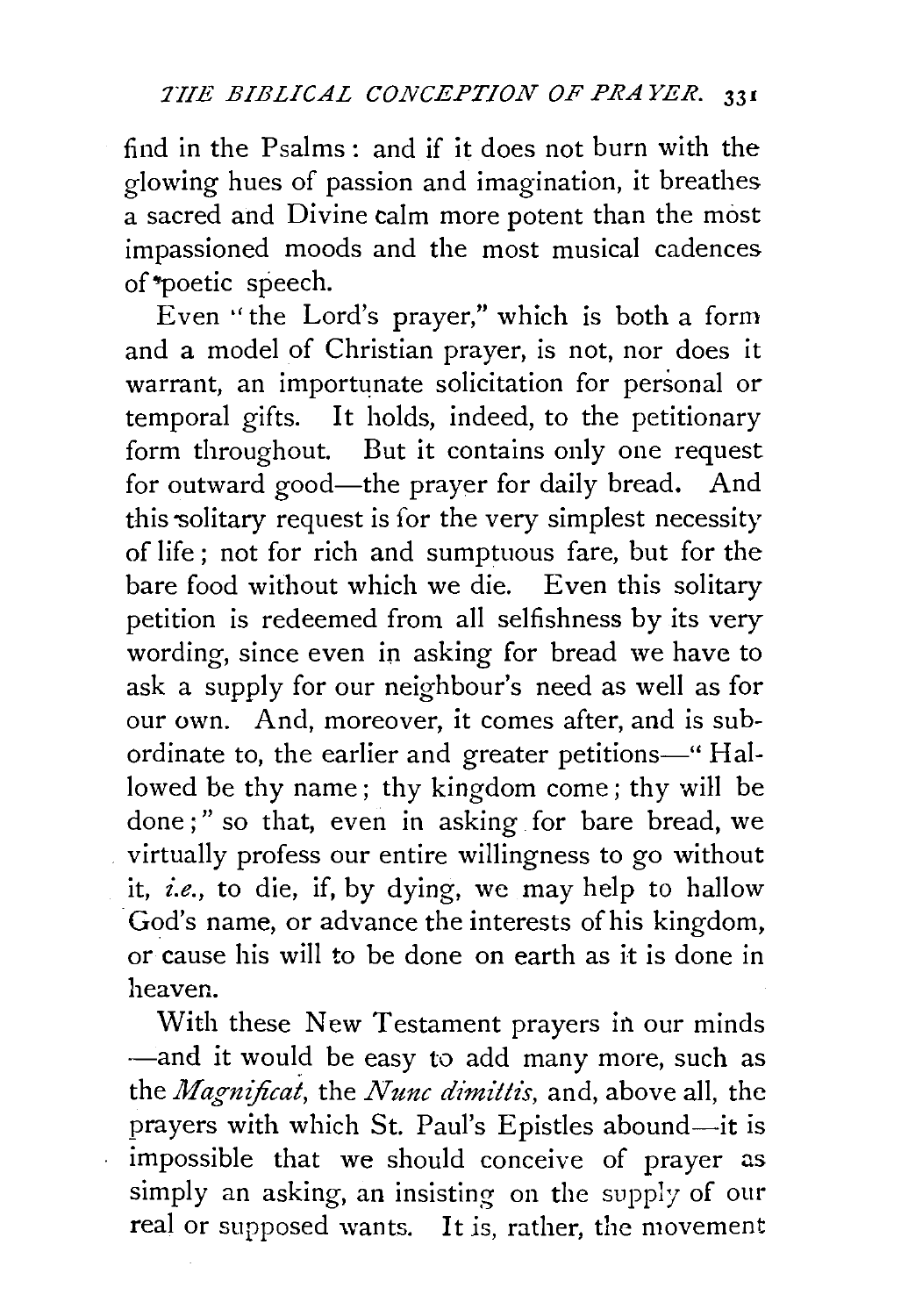and uprisal of all the faculties and affections of the soul towards God as our home, our satisfaction, our rest, our joy. It may take the form of a tender, sustained, devout meditation on God, on what He is, what He does, how He stands affected toward us ;"or of a mournful, passionate, persistent quest after Him; or of a rapturous outburst of joyful praise because we have found Him and are at one with Him; as well as the form of earnest supplication for a supply of our own wants, or of generous intercession for the sins and needs of our fellows. It may put on all the changeful colours of the soul ; but its one unvarying distinction is, that it is a sincere, thoughtful, spiritual communion and intercourse with the Father of our spirits, in whom we live.

And thus, in its better moments, the Church has always understood it. Perhaps the grandest of uninspired prayers, if it be uninspired, is the *Te Deum,*  the early clauses of which are as truly prayerful as the later. According to the biblical conception, we as truly pray when we praise the Father everlasting, when we exult that all angels, cherubim and seraphim, the glorious company of the apostles, the goodly fellowship of the prophets, the noble army of martyrs, the holy Church throughout all the world, acknowledge and praise Him; or when we meditate on the Father of an infinite majesty, the everlasting Son, the Holy Ghost the Comforter, or the incarnation, passion, and ascension of our Lord; as when we beseech God to have mercy on us, to save us, to keep us without sin, and to number us with his saints in glory everlasting. Any conception of prayer that would exclude these lofty meditations, or these joyful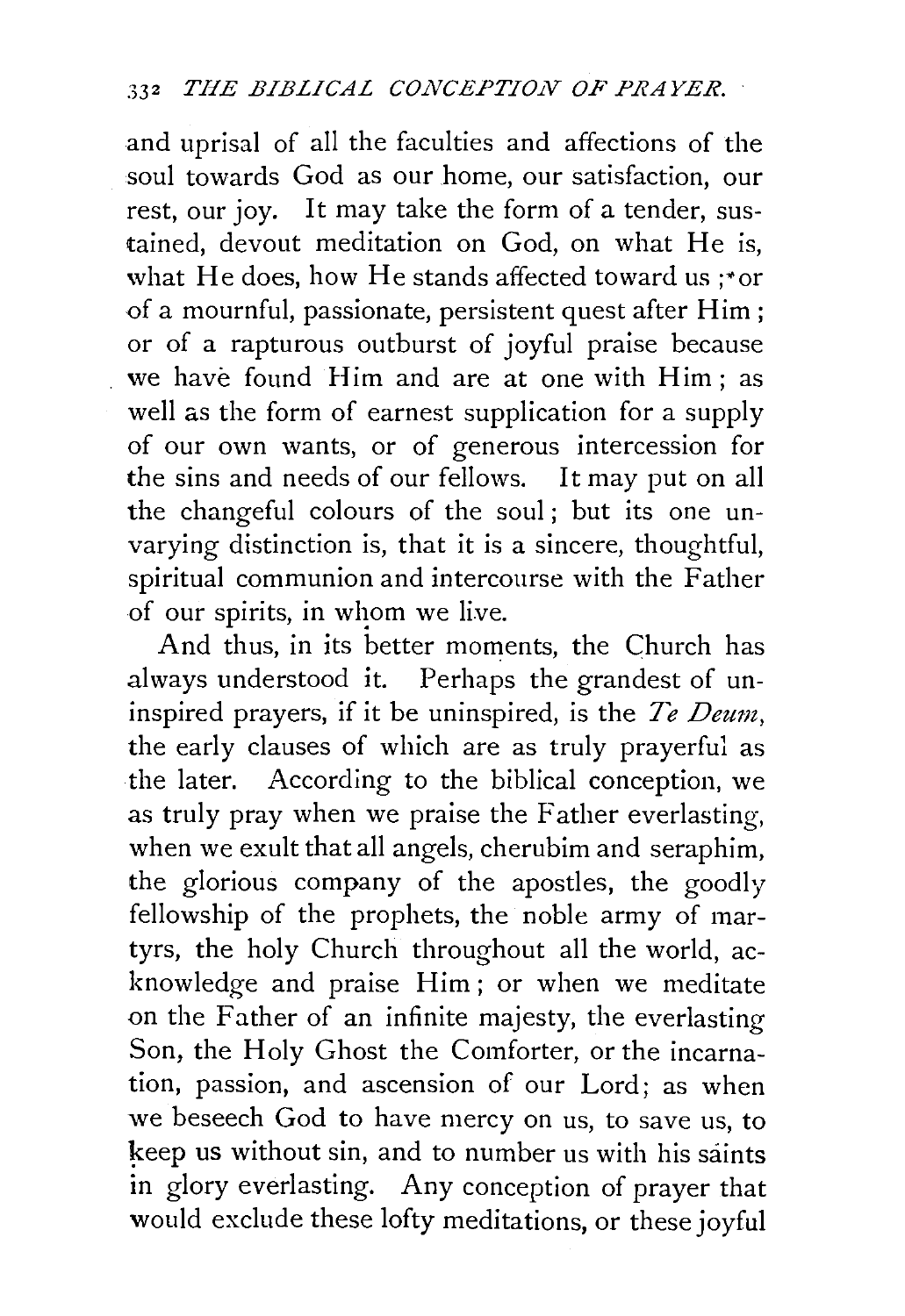grand-toned outbursts of praise, is too colourless, too narrow, too faint and poor. It lacks the wide scope. the generous ardour, the sustained power, the play of memory and thought, of passion and imagination, which characterize the prayers of the Bible.

Finally, the prevailing conception of prayer in the Church is as much too *unspiritual* as it is too narrow and colourless and cold. It is because we have too long regarded it as a mere asking for definite, for personal, and even for temporal gifts, that some are now sneering at prayer as only "a machine warranted by theologians to make God do what his clients want." Such a sneer would have had no force had the current conception of prayer been more biblical, *i.e.,* more philosophical and more spiritual. And, indeed, it has but little force even as it is. For defective as the common conception may be, we all admit, so often as we truly pray, that we know not what things to ask for till we are taught by the Spirit of God, and refer ourselves to his higher and perfect wisdom. We know and are sure that God desires our real welfare, the welfare of our spirits, and that of all men ; but, nevertheless, we admit that even in imploring spiritual gifts we must not prescribe to his Wisdom nor insist on receiving the very things for which we ask. It is a commonplace of the Church, a mere and recognized truism, that all our prayers run up into and really mean, " Thy will, not ours, be done." We are perpetually citing illustrations of it from the life of our Lord and of his chief apostle. Christ Himself besought, we say, that if it were pos~ sible, the cup of agony and shame might pass from Him; the cup did not pass: but was not his prayer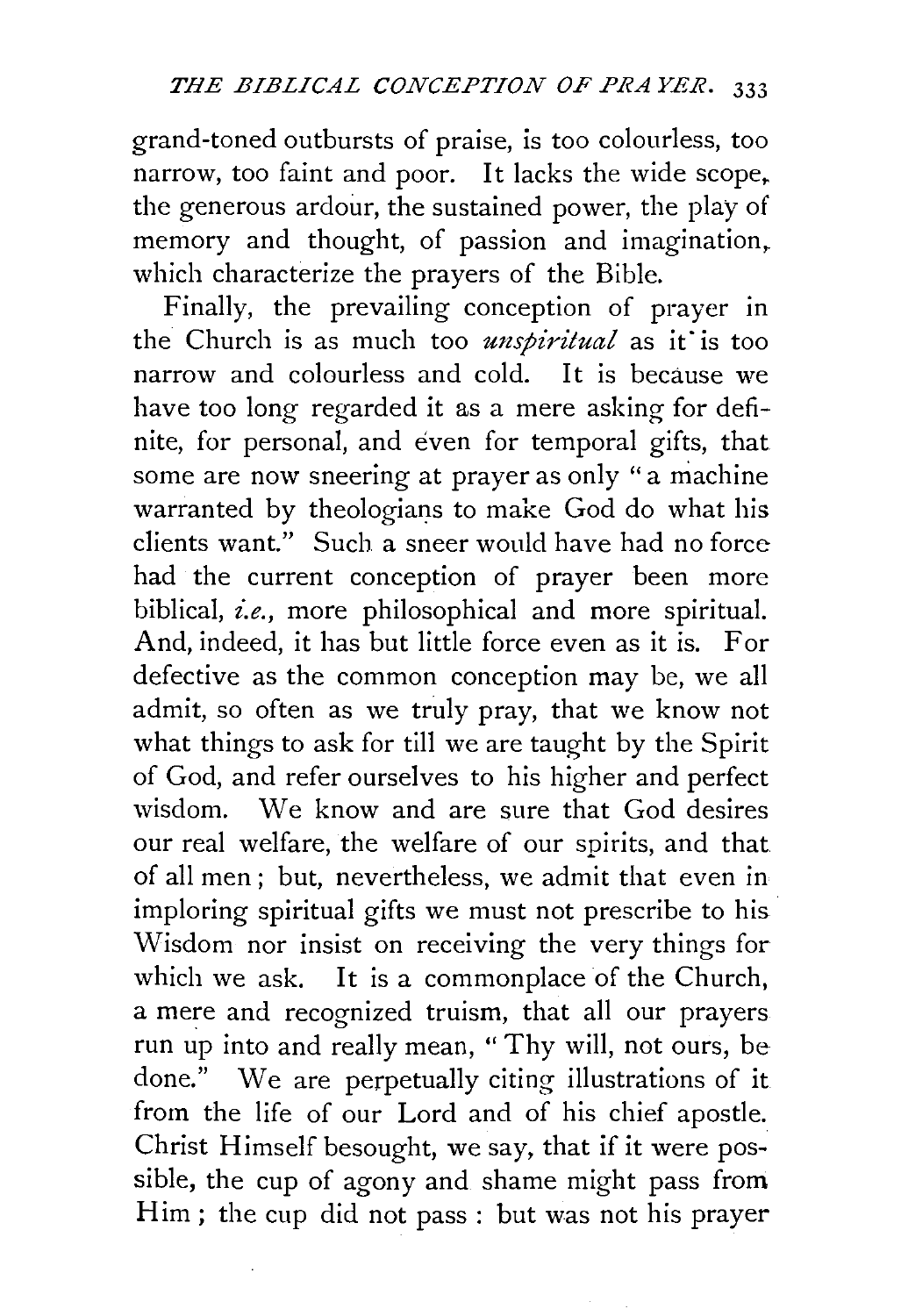answered when an angel appeared out of heaven to strengthen Him? St. Paul thrice besought the Lord that he might be delivered from "the thorn," or rather from "the stake," in his flesh ; he was left to endure his infirmity unrelieved: but was not his prayer answered when, assured of a sufficient grace, he was able to rejoice in his very infirmity ? We talk glibly of "the misery of a granted prayer." We confess that God gives us "the desire of our hearts" if He does with us and for us, not what we ask, but what He knows to be best. Some of us even take up the great passage in the Gospels<sup>1</sup> on the efficacy of prayer, beginning, " Ask, and it shall be given you," and find in it a new argument for spirituality and deference to the will of God in our supplications. We observe that, while St. Matthew represents our Lord as saying, "How much more shall your Father who is in heaven give *good things* to them that ask Him," St. Luke<sup>2</sup> reports Him as saying, "How .much more shall your heavenly Father give *the Holy Spirit* to them that ask him;" and we argue and admit, "Yes, after all, this pure Divine Spirit is the sum and substance of all good; if God give us the Holy Spirit, in that He does verily give us all good things."

All this is very simple, very easy—to talk about. But do we believe it, and act upon it ? What are our own prayers like ? Are they calm and sustained meditations on the character, works, and ways of God, and his varied yet ever gracious relations to men? Are they passionate confessions of our alienation from Him, and passionate yet steadfast en-

*i* Matt vii. 7-11. <sup>2</sup> Luke xi. 13.